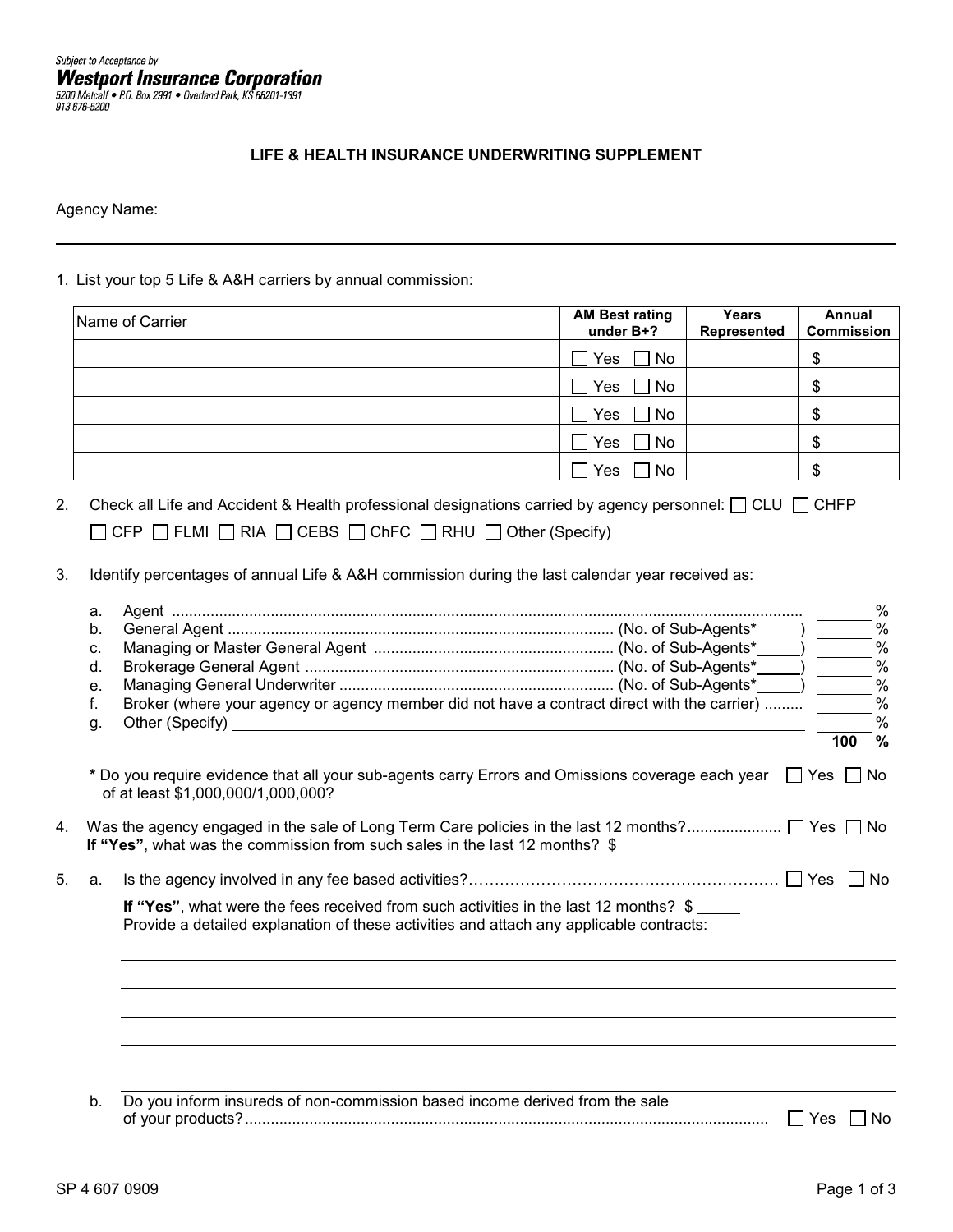| 6. | In the past five years, has the agency:                                                                                     |                                                                                                                                                                       |         |                |       |                      |                      |
|----|-----------------------------------------------------------------------------------------------------------------------------|-----------------------------------------------------------------------------------------------------------------------------------------------------------------------|---------|----------------|-------|----------------------|----------------------|
|    | а.                                                                                                                          |                                                                                                                                                                       |         |                |       | Yes                  | No                   |
|    |                                                                                                                             | If "Yes", 1. What was the commission from such sales in the last 12 months? \$<br>2. Are any agency personnel involved in designing the structure of the settlements? |         |                |       | $\Box$ Yes           | No<br>$\mathbf{I}$   |
|    | b.                                                                                                                          | Been involved in the sale of life insurance policies to a viatical company?                                                                                           |         |                |       | $\Box$ Yes           | No                   |
|    |                                                                                                                             | If "Yes", what was the revenue from such activity in the last 12 months? \$                                                                                           |         |                |       |                      |                      |
|    |                                                                                                                             |                                                                                                                                                                       |         |                |       |                      |                      |
|    | с.                                                                                                                          |                                                                                                                                                                       |         |                |       |                      |                      |
|    |                                                                                                                             | <b>If "Yes"</b> , what was the revenue from such activity in the last 12 months? \$                                                                                   |         |                |       |                      |                      |
|    | d.                                                                                                                          | Been involved in the sale of stranger-owned life policies (buyer has no insurable interest)? $\Box$ Yes $\Box$                                                        |         |                |       |                      | No                   |
|    |                                                                                                                             | If "Yes", what was the revenue from such activity in the last 12 months? \$                                                                                           |         |                |       |                      |                      |
|    | е.                                                                                                                          | Assumed responsibilities to notify terminated employees of Life and A&H                                                                                               |         |                |       |                      |                      |
|    |                                                                                                                             |                                                                                                                                                                       |         |                |       | $\Box$ Yes           | No<br>$\blacksquare$ |
|    |                                                                                                                             | If "Yes", what was the revenue from such activity in the last 12 months? $$$                                                                                          |         |                |       |                      | – I No               |
|    | f.                                                                                                                          | Been engaged in activities as a Third Party Administrator (TPA)?                                                                                                      |         |                |       | $\Box$ Yes $\Box$ No |                      |
|    |                                                                                                                             | If "Yes", do you hold a license as a TPA? $\Box$ Yes $\Box$ No If "No", explain reason:                                                                               |         |                |       |                      |                      |
|    |                                                                                                                             | If "Yes", number of years acting as a TPA?<br>If "Yes", list lines of insurance for which claims are handled: _________________________________                       |         |                |       |                      |                      |
|    | g.                                                                                                                          |                                                                                                                                                                       |         |                |       |                      |                      |
|    |                                                                                                                             | If "Yes", what was the revenue from such activity in the last 12 months? \$<br>If "Yes", provide full details in 11. below                                            |         |                |       |                      |                      |
|    | h.                                                                                                                          |                                                                                                                                                                       |         |                |       |                      | No                   |
|    |                                                                                                                             |                                                                                                                                                                       |         |                |       |                      | No                   |
|    |                                                                                                                             | Do you administer such plans?<br>If "Yes", provide full details of specific services provided and/or your responsibilities as<br>a fiduciary in 11. below             |         |                |       |                      | $\Box$ No            |
|    | i.                                                                                                                          |                                                                                                                                                                       |         |                |       |                      |                      |
|    | If "Yes", number of years placing such coverage? _<br>If "Yes", provide the information for your 3 largest customers below: |                                                                                                                                                                       |         |                |       |                      |                      |
|    |                                                                                                                             |                                                                                                                                                                       |         | <b>AM Best</b> | #     | <b>Annual</b>        |                      |
|    |                                                                                                                             | <b>Client Name</b>                                                                                                                                                    | Carrier | Rating         | Lives | <b>Commission</b>    |                      |
|    |                                                                                                                             |                                                                                                                                                                       |         |                |       | \$                   |                      |
|    |                                                                                                                             |                                                                                                                                                                       |         |                |       | \$                   |                      |

 $\overline{\mathsf{S}}$